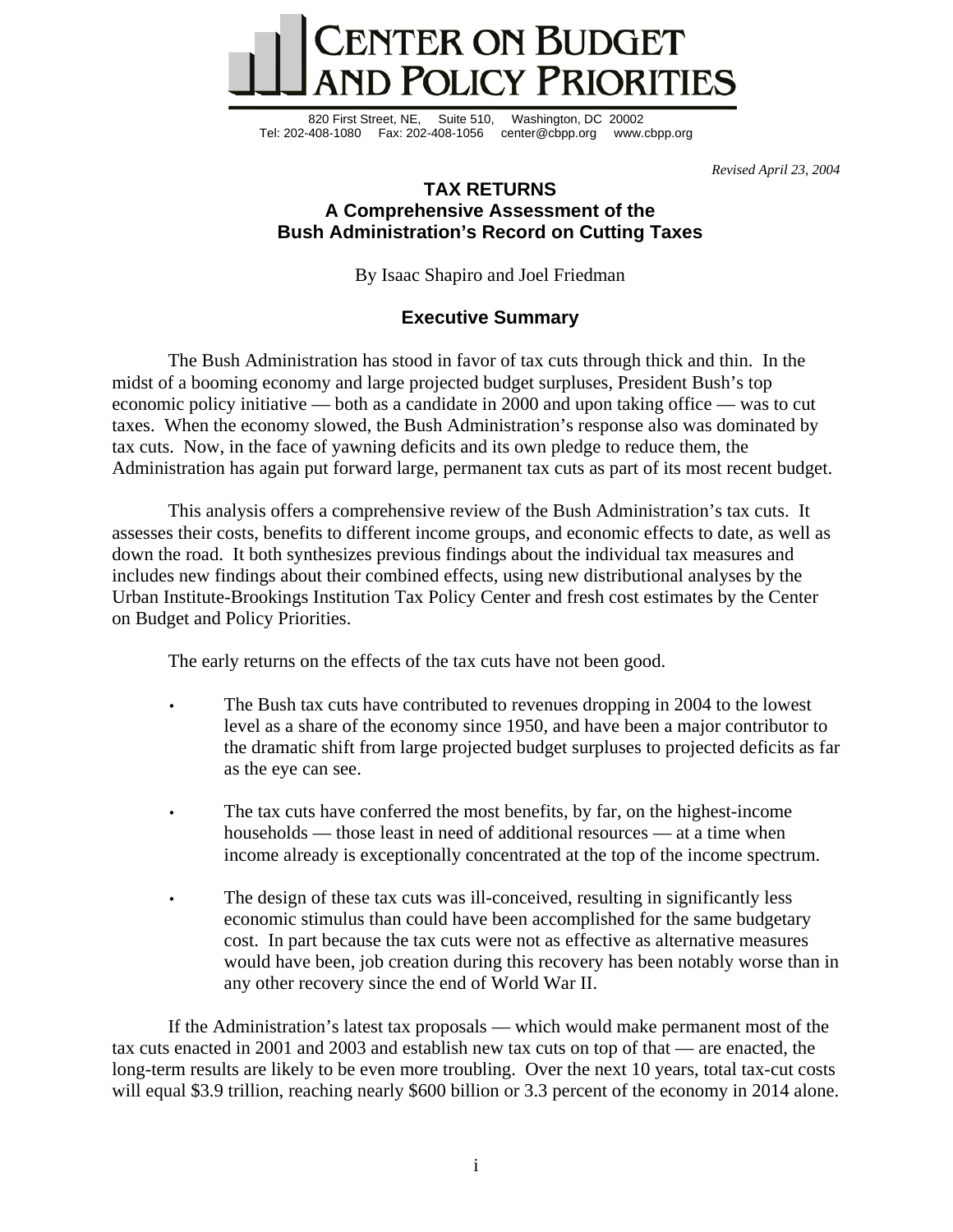(These calculations include the effects of the higher interest payments caused by the tax cuts.) The resulting higher deficits will slow future economic growth, saddle future generations with sizable interest payments, and leave the nation ill-prepared not only for the retirement of baby boomers but also for responding to potential future crises — from security matters to natural or environmental disasters — the particulars of which are unknown today.

Pressure to reduce these deficits will mount. Because the tax cuts are so tilted toward the highest-income households — and become even more so over time, as some of the upper-income tax cuts phase-in — the burden of financing these lopsided tax cuts ultimately is likely to be borne disproportionately by households who gain only modestly from the tax cuts. This will be the case unless offsetting spending cuts or tax increases are enacted that reduce benefits or raise taxes primarily on high-income households. As a result, over the long term most Americans may well be net losers from the tax cuts.

# **Cost of Tax Cuts**

# **The Tally So Far**

The three rounds of tax-cut legislation (in 2001, 2002, and 2003) account for a substantial share of the nation's current deficit.

- The tax cuts would reduce revenues by \$276 billion in 2004, according to Joint Committee on Taxation estimates. Further, the interest costs associated with the enacted tax cuts would equal \$20 billion, using Congressional Budget Office assumptions. The total cost would therefore be \$297 billion, or 2.6 percent of the economy (or GDP).
- Using these estimates, the cost of the tax cuts account for more than half of the 2004 deficit, which CBO estimates to be \$477 billion or 4.2 percent of GDP. Based on these estimates, the deficit would have been 1.6 percent of GDP without the tax cuts.
- These calculations. however, do not take into account the economic

| Table 1<br>Tax Cuts and the 2004 Deficit<br>(excluding economic effects)                                            |                      |  |
|---------------------------------------------------------------------------------------------------------------------|----------------------|--|
|                                                                                                                     | As Percent<br>of GDP |  |
| 2004 deficit <i>with</i> tax cuts                                                                                   | 4.2%                 |  |
| Cost of tax cuts                                                                                                    | 2.6%                 |  |
| 2004 deficit without tax cuts                                                                                       | 1.6%                 |  |
| Source: CBPP calculations based on data from the Joint<br>Committee on Taxation and the Congressional Budget Office |                      |  |

effects of the tax cuts. Most economic analyses suggest that the tax cuts have had some positive effect on the economy *in the short run* — at issue is the extent of this positive effect given their cost. These positive effects would make the shortrun revenue losses associated with tax cuts somewhat smaller, and estimates of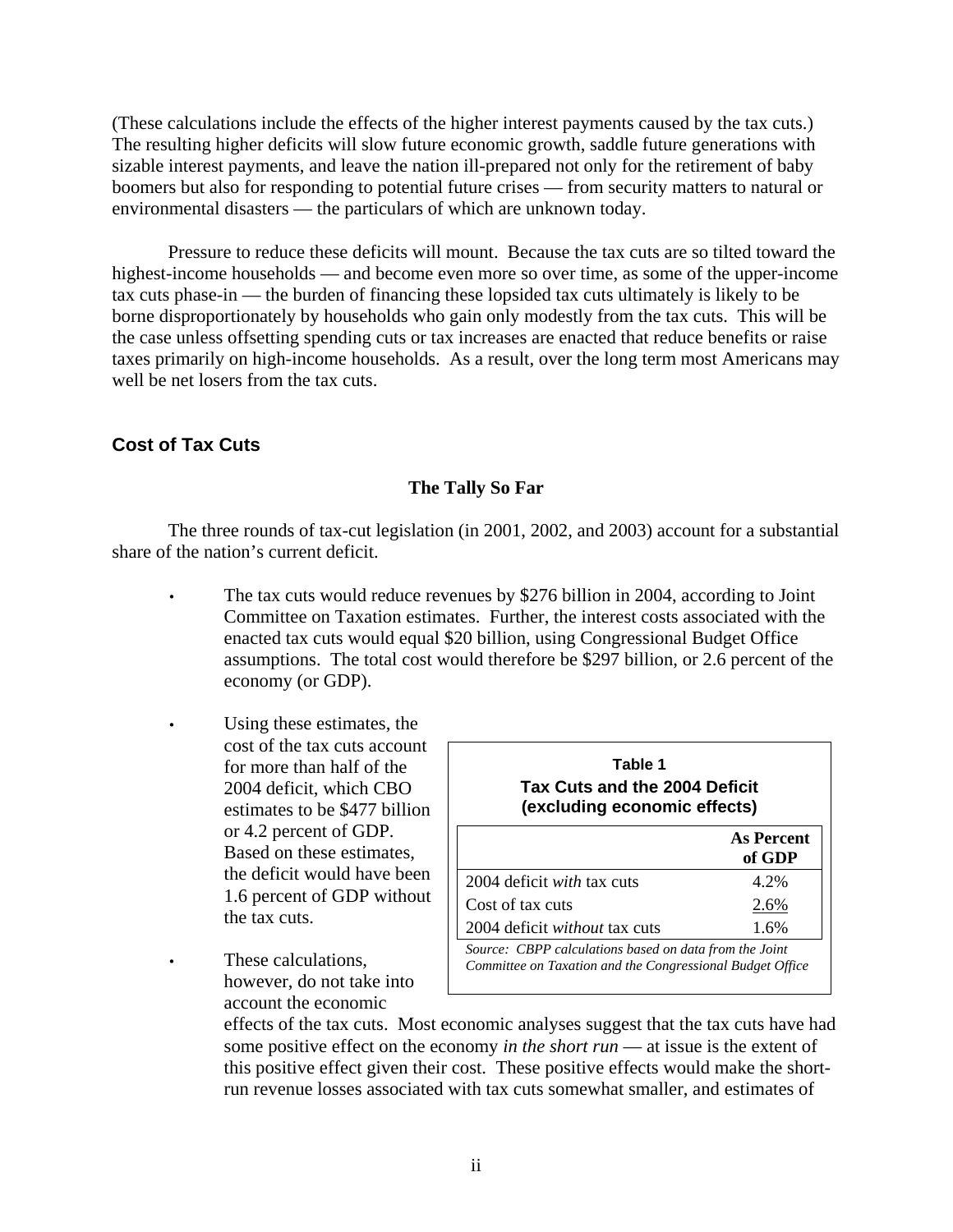the deficit without the tax cuts somewhat higher. Nevertheless, even using the Administration's assumptions about the economic effects of its tax cuts, the tax cuts would still account for 45 percent of the 2004 deficit.

Indeed, the contribution of the tax cuts to the current deficit exceeds the contributions attributable to other factors, such as the economic downturn. A new CBO study finds that the direct effects of the business cycle account for only six percent of the 2004 deficit. Furthermore, when the cost of all legislation enacted since 2001 is considered, the tax cuts are found to cost more than all program increases combined, including increases in military expenditures, homeland security, and education spending. Domestic discretionary spending (which is funded on an annual basis) is now being singled out by the President and Congress for reductions. The cost of the tax cuts, however, is 18 times the cost of the increases in domestic discretionary spending.

 In 2004, CBO estimates that federal revenues will fall to their lowest level as a share of GDP — 15.8 percent — since 1950. The revenue base will be smaller, as a share of the economy, than it was before programs such as Medicare, Medicaid, and the interstate highway system existed. In contrast, total federal spending in 2004 is not estimated to be at particularly high levels as a share of the economy. CBO projects that federal spending will equal 20.0 percent of GDP in 2004, a level that is lower than in the 22 years from 1975 to 1996.

| Table 2<br><b>Historically Low Revenues, Not High</b><br><b>Spending, Behind Current Deficit</b> |                       |       |  |  |
|--------------------------------------------------------------------------------------------------|-----------------------|-------|--|--|
|                                                                                                  | As Percent of GDP     |       |  |  |
|                                                                                                  | Average,<br>1980-2003 | 2004  |  |  |
| Spending                                                                                         | 21.1%                 | 20.0% |  |  |
| Revenue                                                                                          | 18.5%                 | 15.8% |  |  |
| Deficit                                                                                          | 2.6%                  | 4.2%  |  |  |
| Source: Congressional Budget Office                                                              |                       |       |  |  |

#### **Unprecedented Use of Gimmicks**

Research by Brookings Institution economists William Gale and Peter Orszag underscores the extent to which the design of the tax cuts has relied on budget gimmickry. They found that in the 1990s, the practice of having tax cuts appear to expire — that is, of enacting tax cuts ostensibly scheduled to expire after a few years when the intention and likely actual outcome was to have the tax cuts become a permanent fixture of law — was employed on a modest scale. The practice exploded, however, with the 2001 tax-cut legislation.

Gale and Orszag, citing CBO data, show that at the start of 2001 the cost ten years down the road of extending all tax-cut measures in law that had a temporary status was \$22 billion. By contrast, if the temporary tax-cut provisions in place today are all extended, their cost in ten years (i.e., in 2014) will be \$431 billion.

The Administration has engaged in ongoing efforts to obscure the ultimate costs of its tax cuts. These efforts are reflected in the Administration's current budget, released in February 2004. The budget shows deficit figures only over the next five years, which obscures the likely growth of the deficit in the second half of the coming decade under the Administration's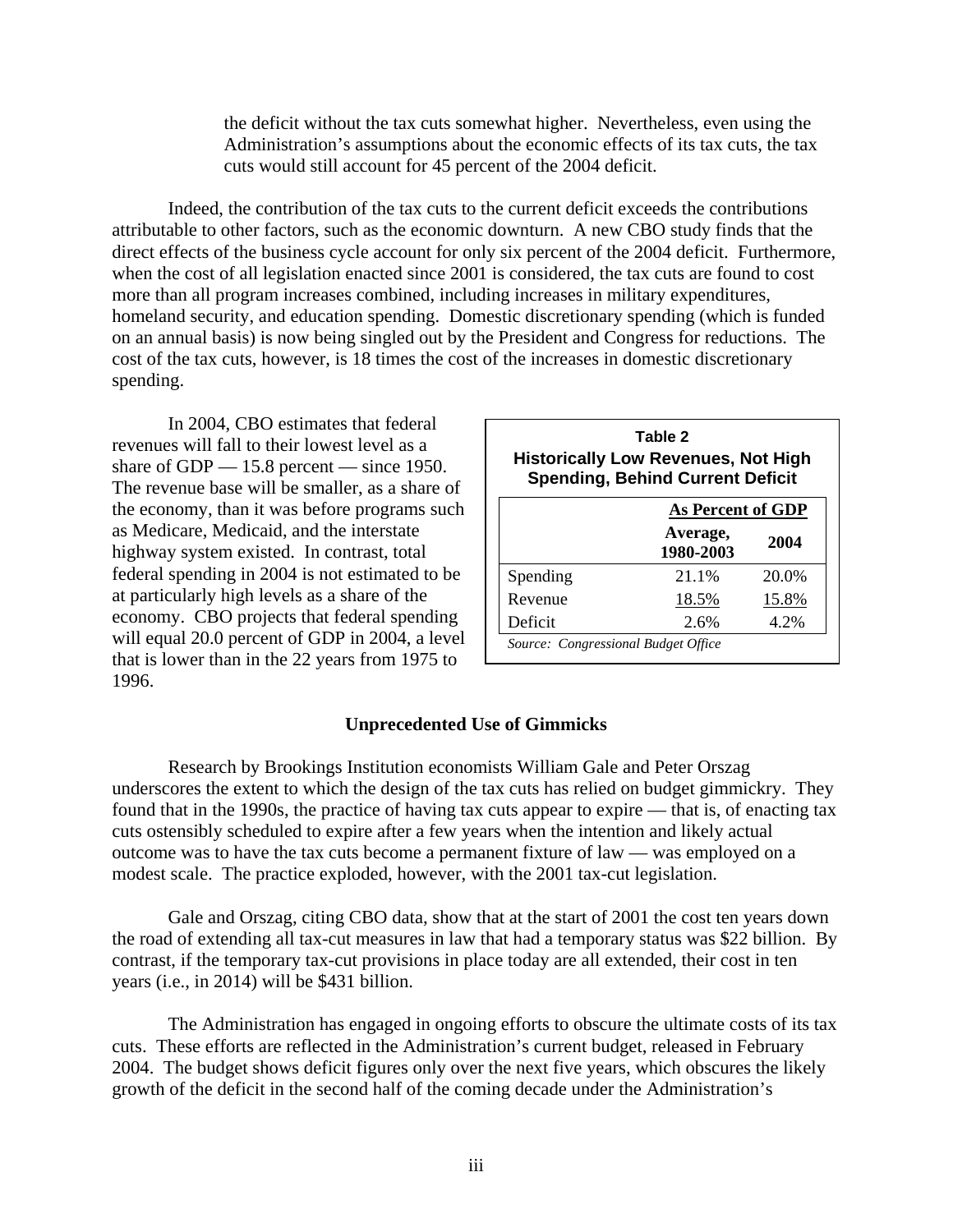proposals, with the large deficits driven in significant part by its proposal to make the tax cuts permanent.

In addition, in its current budget, the Administration proposes new taxadvantaged savings and investment accounts that feature striking timing gimmicks. As a result, this proposal *raises*  revenue over the first five years. But the proposal would cause increasingly large revenue losses after that. The proposal ultimately is likely to cost the equivalent of \$35 billion a year. $1$ 

 $\overline{a}$ 



In a final, particularly audacious gimmick, in legislation sent to Congress on April 2, the Administration proposes a budget rule that would, for official purposes, make the cost of extending the 2001 and 2003 tax cuts *disappear*. If this change were enacted, the CBO would be required to show legislative proposals to make the tax cuts permanent as having *zero* cost.

## **The Long-Term Costs**

If the tax cuts the Administration wants to make permanent are made permanent, current relief from the swelling Alternative Minimum Tax is continued, as most observers expect it will be (the Administration supports continuation of AMT relief but has not yet put forward a specific AMT proposal), and the additional tax cuts the Administration has proposed are enacted, the future costs of these tax cuts will be extremely large.

- Over the 10-year period from 2005 through 2014, the direct costs of the enacted and proposed tax cuts would total \$2.8 trillion. The cost would equal 2.1 percent of the economy in 2014.
- From 2005 through 2014, the increased interest payments on the debt that result from the tax cuts would amount to \$1.1 trillion. The interest payments would grow steadily with each passing year and in 2014 would equal \$218 billion — or 1.2 percent of the economy. This amount alone is as large a share of the economy as the government now spends on all programs and activities under the Departments of Education, Homeland Security, Interior, Justice, and State *combined*.
- Considering both the direct costs of the tax cuts and the associated increase in interest payments, the tax cuts would increase deficits by nearly \$4 trillion between 2005 and 2014.

<sup>&</sup>lt;sup>1</sup> This estimate is based on analyses by the Urban-Brookings Tax Policy Center and the Congressional Research Service.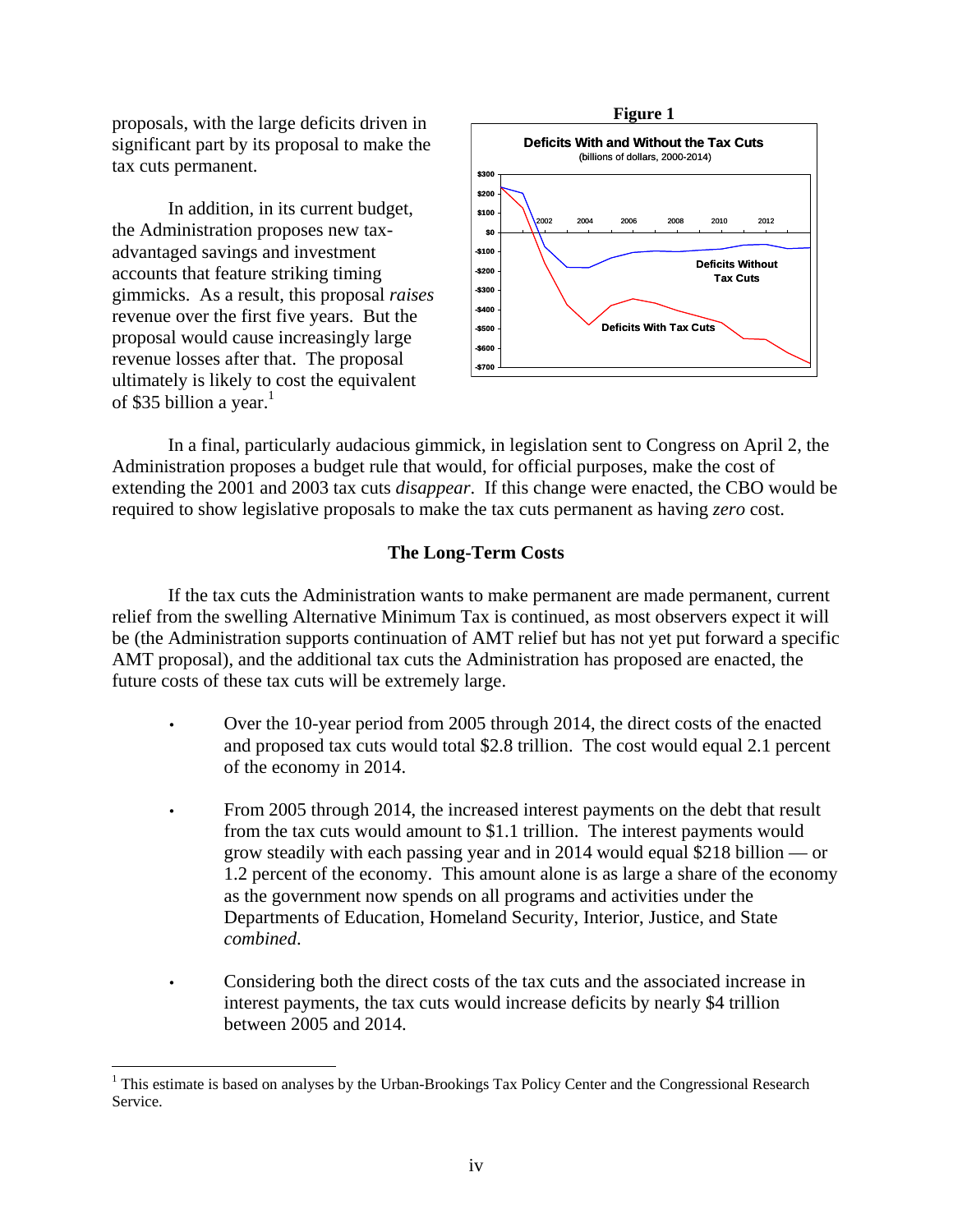• Over the next 75 years, the cost of these tax cuts — assuming they are made permanent — would be more than the *combined* shortfall in the Social Security and Medicare Hospital Insurance trust funds.

 In the absence of the tax cuts, the deficit picture over the coming decade would look very different. Without the tax cuts, the deficit would be under \$100 billion in most years. With the tax cuts, the deficit is projected to grow to more than \$675 billion by the end of the decade.<sup>2</sup> If the tax cuts are extended, revenues over this period will remain at quite low levels by recent historical standards. Over the next decade, average revenues as a share of GDP would be lower than the average levels of revenues in the 1960s, 1970s, 1980s, and 1990s.

# **Distribution of Tax-Cut Benefits**

 $\overline{a}$ 

The benefits that the tax cuts provide to different groups vary dramatically. New data from the Tax Policy Center show the effects in 2004 of the tax cuts that have already been enacted, including the corporate and estate tax cuts, as well as the individual income tax cuts. The Tax Policy Center data show that the combined effect of the tax cuts in 2004 is as follows:

- The one-fifth of households in the middle of the income spectrum will receive an average tax cut of \$647.
- The top one percent of households will receive tax cuts averaging almost \$35,000 — or 54 times as much as that received on average by those in the middle of the income spectrum.
- Households with incomes above \$1 million will receive tax cuts averaging about \$123,600. The tax cuts for millionaires will cause their after-tax income to jump by 6.4 percent, nearly three times the percentage increase received by the middle fifth.

The overall shares of the tax cuts that are going to different households also are illuminating. The Tax Policy Center data show that:

- In 2004, the middle 20 percent of households will receive 8.9 percent of the tax cuts.
- By contrast, millionaires totaling just 0.2 percent of U.S. households will receive 15.3 percent of the tax cuts.<sup>3</sup> In other words, the small handful of

 $2^2$  For a discussion of the methodology underlying these budget projections, see Richard Kogan, David Kamin, and Joel Friedman, "Deficit Picture Grimmer Than New CBO Projections Suggestion," Center on Budget and Policy Priorities, February 1, 2004. These estimates are consistent with projections that have been made by the Brookings Institution, Goldman-Sachs, and other independent analysts.

 $3$  The share of tax cuts received by those with very high-incomes is also greater than their shares of national income and of taxes paid. For example, the Tax Policy Center data indicate that in 2004, in the absence of the tax cuts, millionaires would have an estimated 7.8 percent of after-tax income and 9.1 percent of before-tax income, and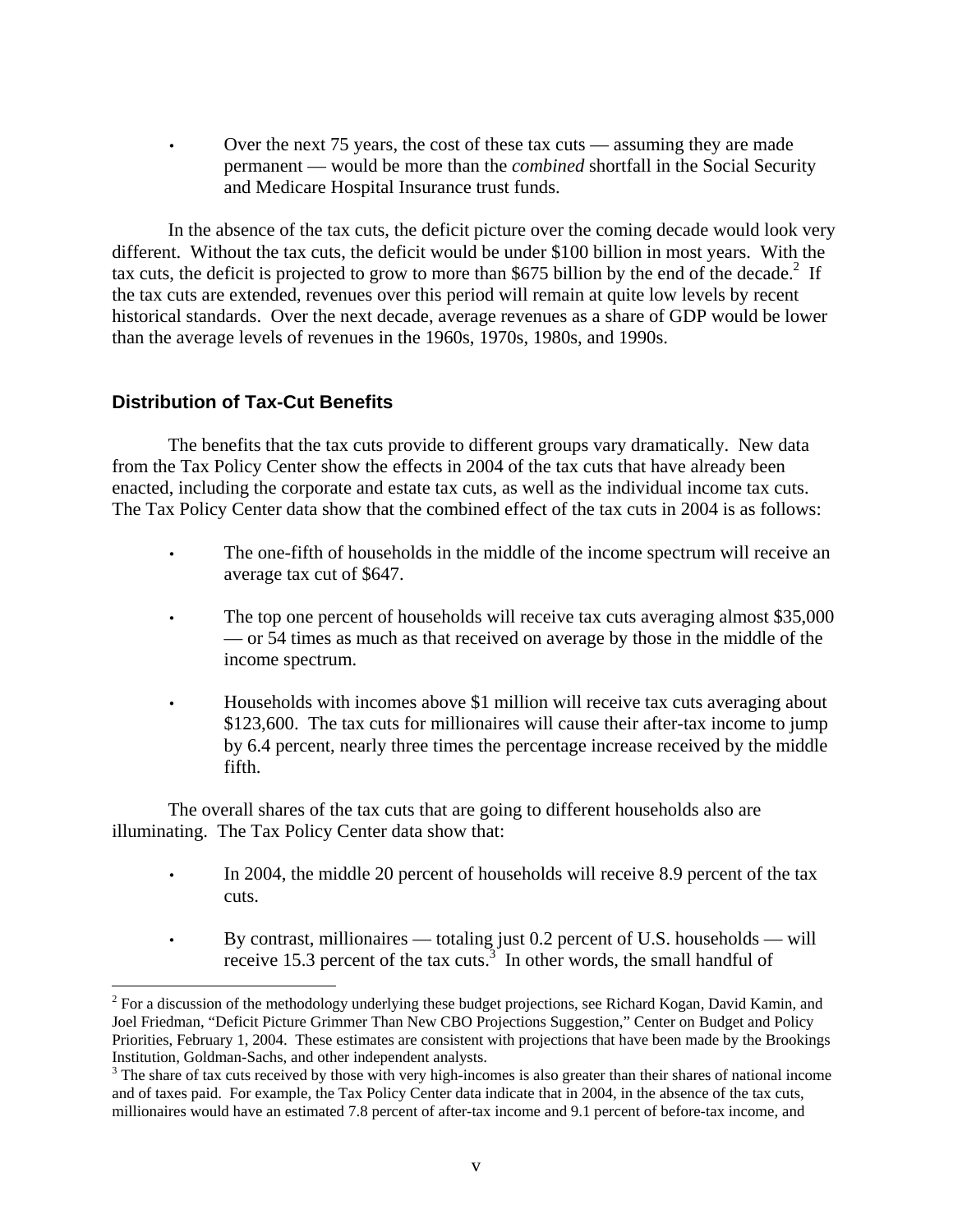| millionaires<br>will receive<br>total tax cuts | Table 3<br><b>Distribution of Tax-Cut Benefits in 2004</b><br>(reflects tax cuts enacted since 2001) |                    |                                      |                         |
|------------------------------------------------|------------------------------------------------------------------------------------------------------|--------------------|--------------------------------------|-------------------------|
| far larger<br>than those<br>received by        | <b>Income Class</b>                                                                                  | Average<br>tax cut | % increase<br>in after-tax<br>income | $%$ share of<br>tax cut |
| the entire<br>middle 20                        | Middle 20 percent                                                                                    | \$647              | 2.3%                                 | 8.9%                    |
| percent of                                     | Top one percent                                                                                      | \$34,992           | 5.3%                                 | 24.2%                   |
| households.                                    | Over \$1 million                                                                                     | \$123,592          | 6.4%                                 | 15.3%                   |
| The tay cuts                                   | Source: Urban-Brookings Tax Policy Center                                                            |                    |                                      |                         |

The tax cuts will confer

more than \$30 billion on the nation's 257,000 millionaires in 2004 alone.

 As uneven as the distribution of the tax cuts is in 2004, their distribution will become still more uneven over time. This is because the tax cuts of most benefit to the middle class are already fully in place while some of the tax cuts of most benefit to high-income households such as the eventual elimination of the estate tax — are only partly in effect now or have yet to take effect at all. If the tax cuts were fully in place today, the middle fifth of households would receive essentially the same tax cut that they are scheduled to receive under 2004 law, while the top one percent would receive tax cuts substantially larger than under 2004 law.<sup>4</sup>

### **Three "Middle-Class Provisions" Compared With Other Tax-Cut Provisions**

 In assessing the tax cuts and their distribution across different income groups, it is interesting to distinguish between three so-called "middle-class provisions" and all of the other tax-cut provisions enacted over the past few years. These "middle-class provisions" — which established the 10 percent tax bracket, expanded the child tax credit, and provided tax relief to married couples — were first enacted in 2001 and became fully effective in 2003, when their implementation was accelerated as part of the 2003 tax-cut package. This acceleration expires at the end of 2004, at which time the provisions return to their original phase-in path. These "middle-class provisions" have generally received broad bipartisan support, in contrast to many of the other tax-cut provisions, which are dominated by the more contentious upper-bracket rate reductions, dividend and capital gains rate cuts, and the elimination of the estate tax.

would pay 13.6 percent of all federal taxes. Their share of the tax cuts in  $2004 - 15.3$  percent — is larger than each of those other shares, a further indication of this group's outsized benefits from the tax cuts.

<sup>&</sup>lt;sup>4</sup> The estimate of tax law being fully in effect today reflects only the Administration's proposal to extend most of the tax cuts enacted in 2001 and 2003, and does not include the effects of other tax-cut proposals in its fiscal 2005 budget.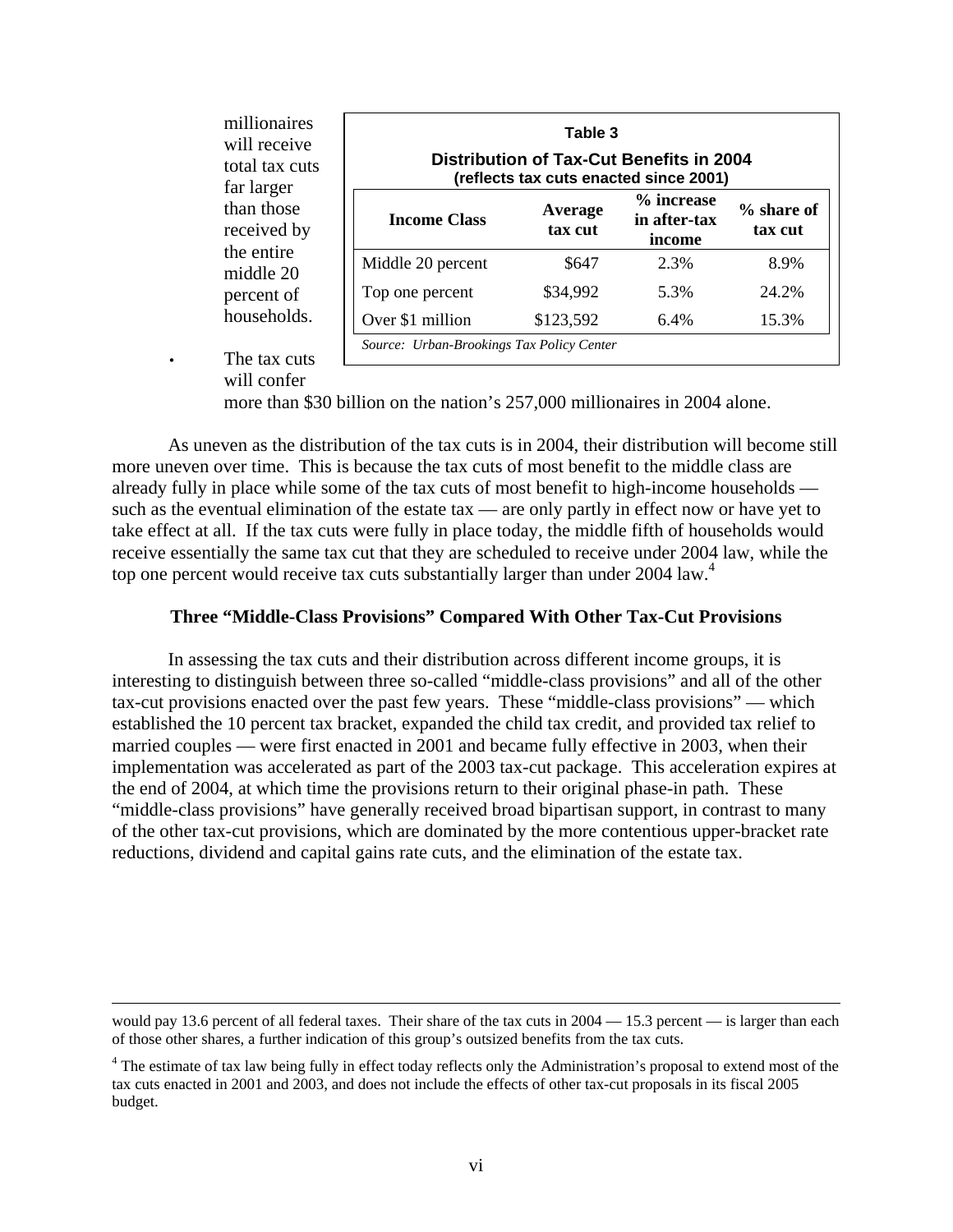These three "middleclass provisions" provide substantial help to the broad middle class, although it is sometimes overlooked that they provide significant tax benefits to high-income households as well. The middle fifth of households will receive an average tax cut of \$547 in 2004 from these provisions. The top

| Table 4                                   |                                                     |                                                |  |  |  |
|-------------------------------------------|-----------------------------------------------------|------------------------------------------------|--|--|--|
| Average Value of Tax-Cut Benefits in 2004 |                                                     |                                                |  |  |  |
| <b>Income Class</b>                       | <b>Three</b><br>"Middle-Class"<br><b>Provisions</b> | <b>All Other Tax-</b><br><b>Cut Provisions</b> |  |  |  |
| Middle 20 percent                         | \$547                                               | \$100                                          |  |  |  |
| Top one percent                           | \$1,320                                             | \$33,672                                       |  |  |  |

one percent of households will receive an average tax cut of \$1,320 from these measures.

The distribution of these "middle-class provisions" stands in stark contrast, however, to the distribution of tax benefits under the remaining tax-cut provisions. *The top one percent of the income spectrum will receive an average tax cut of almost \$33,700 from all of the other taxcut provisions in 2004, while the middle fifth of households will receive an average tax cut of just \$100.* The other tax cuts provide those at the top of the income scale with average tax benefits more than 300 times larger than the benefits that those in the middle of the income spectrum are receiving. This gap will widen even further over time.

Of particular note, these three "middle-class provisions" account for just one-third of the cost of the tax cuts over time. In other words, the vast majority of the tax cuts that benefit the middle class could have occurred at about one-third of the cost of the tax cuts that have been enacted or that the Administration is now proposing.

# **The Administration's Hesitant Support of Provisions That Help Lower-Income Households**

 The Administration has worked hard to create the impression that its tax cuts benefit all families, including those of modest means. In most cases, however, the Administration has accepted tax cuts for lower-income families only under pressure. When it has had the opportunity to initiate such tax cuts, it has consistently rejected them.

For example, when promoting his 2001 tax-cut plan in his first months in office, President Bush emphasized the benefits for low-income families with children by using an example of a waitress earning \$25,000. As it turned out, the waitress he mentioned would have received no tax cut (or a small tax cut if she had significant child care costs) because the President's proposal provided no relief to families that owed no income tax but paid significant amounts of payroll tax. The Administration received substantial criticism in early 2001 on this score, and it ultimately agreed to Congressional changes to its child tax credit proposal that provided significant aid to the waitress in the President's example and to millions of other lowand moderate- income working families with children.

A similar story played out in 2003. The President proposed accelerating most of the income tax cuts enacted in 2001 that were scheduled to phase in over time, but he rejected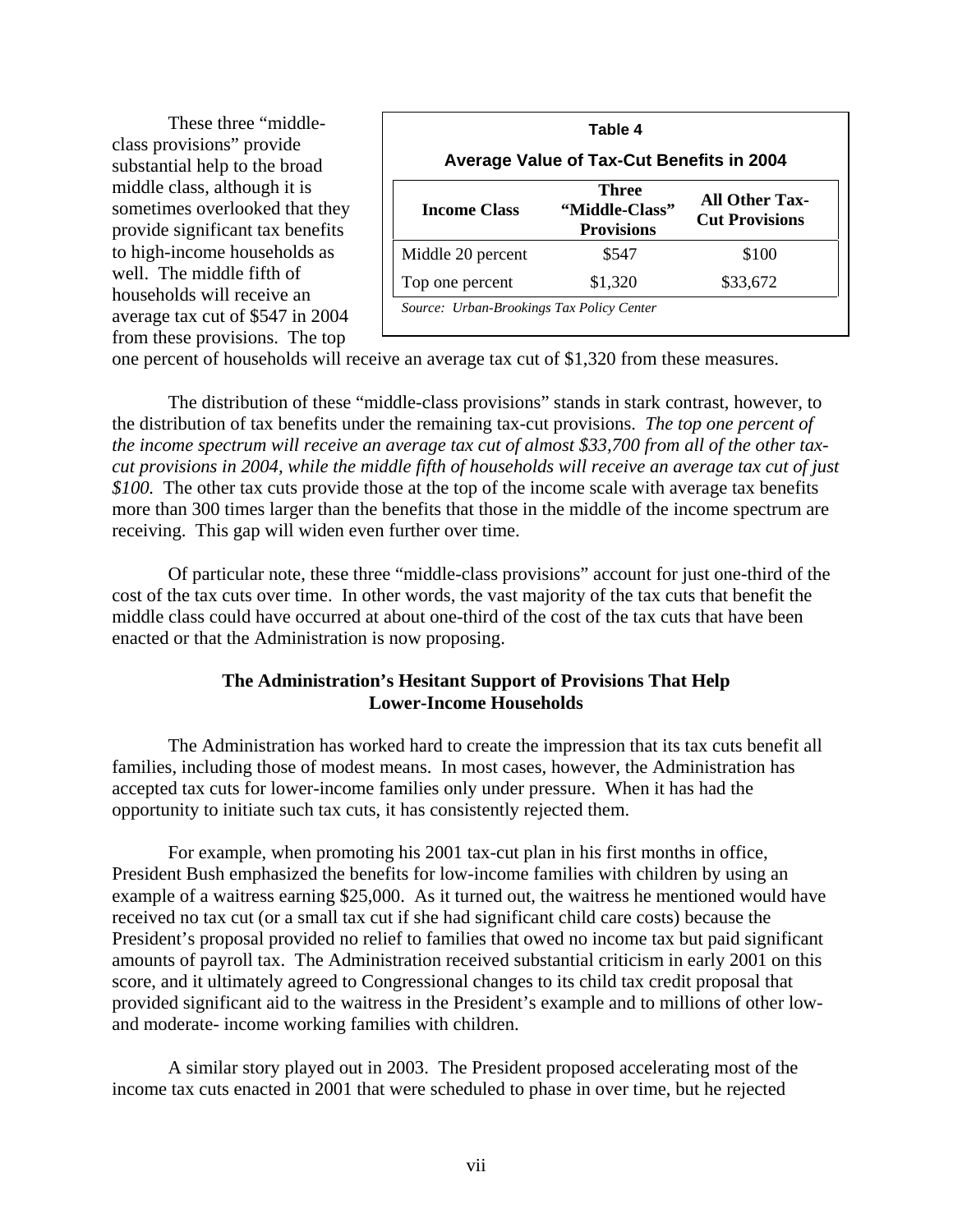# **The Very Well-Off: Big Winners on Two Fronts**

The very well-off have been big winners on two fronts. They secured enormous gains in income in the 1980s and 1990s. They now are receiving extremely large tax cuts as a result of the 2001 and 2003 tax-cut measures. The Congressional Budget Office provides the most comprehensive data available on recent changes in incomes and taxes for different income groups; these CBO data cover years from 1979 until 2001. Just-released CBO data show:

- The average after-tax income of the top one percent of the population more than doubled over this period, rising from \$294,300 in 1979 to \$703,100 in 2001, an increase of \$408,800. (CBO adjusted these figures for inflation and expressed them in 2001 dollars.) This represents an increase of 139 percent.
- By contrast, the average after-tax income of the households that make up the middle fifth of the U.S. population rose \$6,300, or 17 percent, during this period. And the average after-tax income of the poorest fifth of households rose \$1,100, or only eight percent.
- In combination with data on *before*-tax income from a study issued by the National Bureau of Economic Research, these CBO data indicate that before-tax income was more concentrated at the top of the income scale in 2001 than at any time in the previous 65 years (i.e., back to 1936), except for the years from 1997-2000.

accelerating the child tax credit provision enacted in 2001 that is of benefit to low- and modestincome working families. A front-page story in *The New York Times* called attention to this omission the day after the 2003 tax bill was signed into law, generating a torrent of criticism. The Administration shifted positions in the face of this criticism, voicing support for accelerating the provision in question. But the Administration expended little effort on this score, and the acceleration has not been enacted.

The pattern continues in 2004. The President's budget proposes to make permanent every tax-cut provision enacted in 2001 and 2003 that predominately benefits people with high incomes. But the budget fails to extend — and thus would let die after 2006 — the provision of the 2001 tax-cut law that encourages greater retirement saving by working families with incomes under \$50,000.

#### **The Administration's Story**

 Anyone who has learned most of what they know about the tax cuts from President Bush's speeches and Administration press releases might find the foregoing discussion of the distribution of the tax cuts surprising. The Administration has consistently highlighted the tax benefits for the middle class and promoted its tax cuts as beneficial to a variety of sympathetic groups, such as small businesses. Unfortunately, much of the information it has put forward in this regard has been selective or misleading.

As one example, the Administration has consistently employed "averages" in a manner that falls far short of a reasonable use of statistics and overstates the benefits of the tax cuts to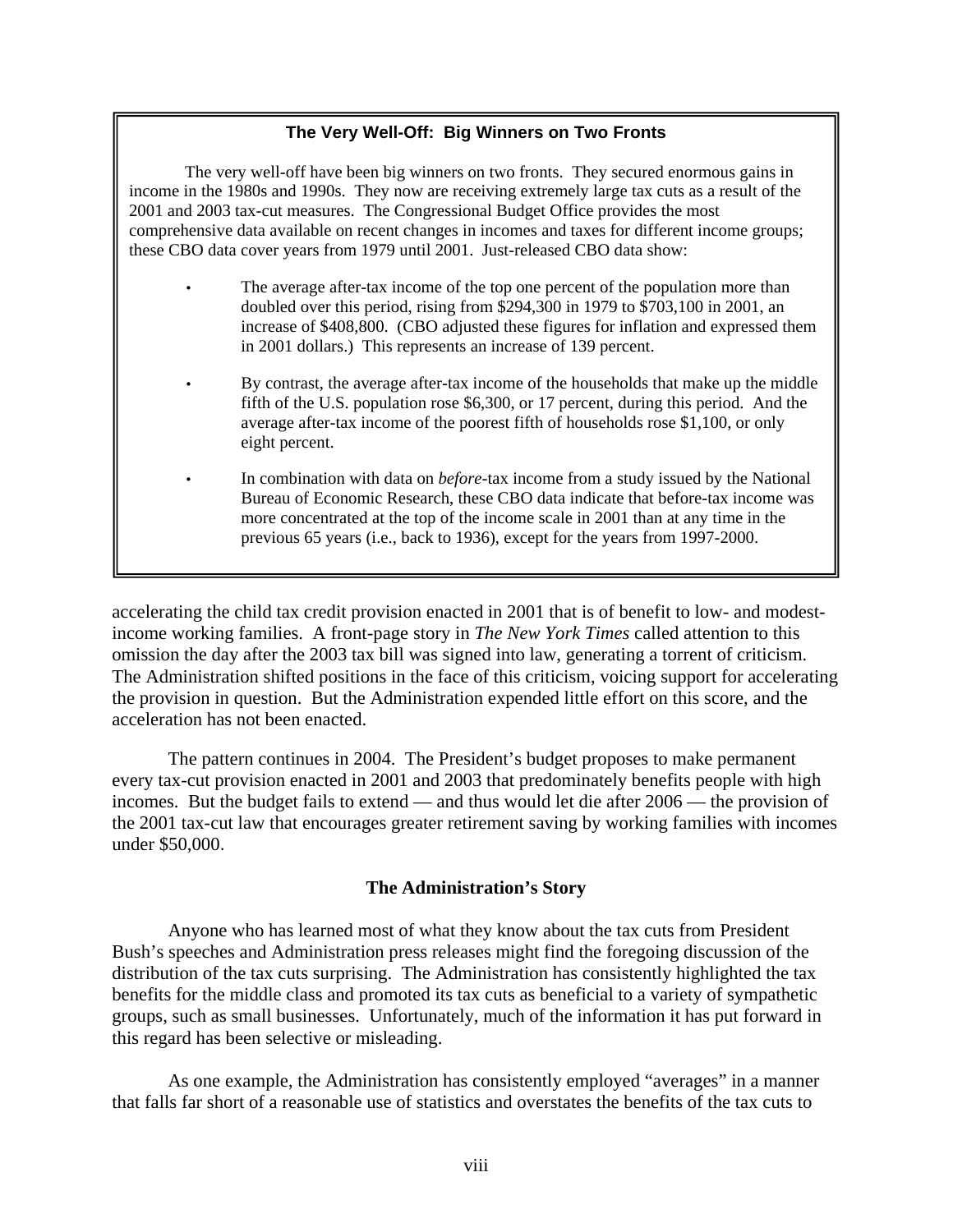middle-income households. The Administration's average tax-cut figures are skewed upward by the very large tax cuts that go to a small number of very high-income taxpayers. The large majority of U.S. households will receive less than the average tax cut the Administration cites. In fact, the typical (or median) household will receive less than half the amount the Administration describes as being the "average" tax cut.

 Similarly, the President has repeatedly invoked the benefits his tax cuts, and especially his proposal to reduce the top income tax rate, provide to small businesses. Yet, according to Treasury Department data, the top rate reduction benefits only two percent of small business owners. In other words, 98 percent of small business owners are not in the top tax bracket. In fact, many more such individuals receive the Earned Income Tax Credit for lower-income working families than are in the top bracket.

 Furthermore, the Administration's definition of "small business owner" includes anyone who earns even one dollar of income that is classified as business income under the tax code. Under this definition, one need not actually run or own a major share of a business to be classified a business owner. This definition includes wealthy individuals whose primary income does not come from small business ownership or operation but who do some consulting or invest in real estate on the side. Many of those in the top tax bracket are better characterized as veryhigh-income individuals, such as corporate executives, with some business investments.

#### **Economic Effects of the Tax Cuts**

From the outset, the Administration has argued that its tax cuts are good for the economy. Initially, the Administration touted the long-term benefits of its tax cuts. When the economy weakened, the Administration changed its tune and justified its tax-cutting agenda as a way to strengthen a struggling economy and create jobs. The tax cuts were poorly designed to provide short-term stimulus, however, and the results on the job-creation front have been disappointing. Further, the tax cuts, by adding significantly to mid-term and long-term deficits, are likely to be a drag on the economy over the long run.

#### **Poor Bang for the Buck**

 An examination of President Bush's 2003 tax-cut proposal demonstrates how ill-suited his proposals have been to providing short-term economic stimulus. Economy.com, an independent economics research firm whose analyses have been used widely in recent years, conducted a study in early 2003 that examined the various stimulus proposals then under consideration. The study measured the amount of increased economic "demand" that each dollar of lost tax revenue or increased program spending would generate in the year after the benefit has been provided. (One rule-of-thumb to keep in mind is that proposals that put more money in the hands of low- and middle-income people generally provide more short-term stimulus than proposals that put more money in the hands of high-income people, because low- and middleincome people are more likely than high-income people to spend quickly any additional income they might have.)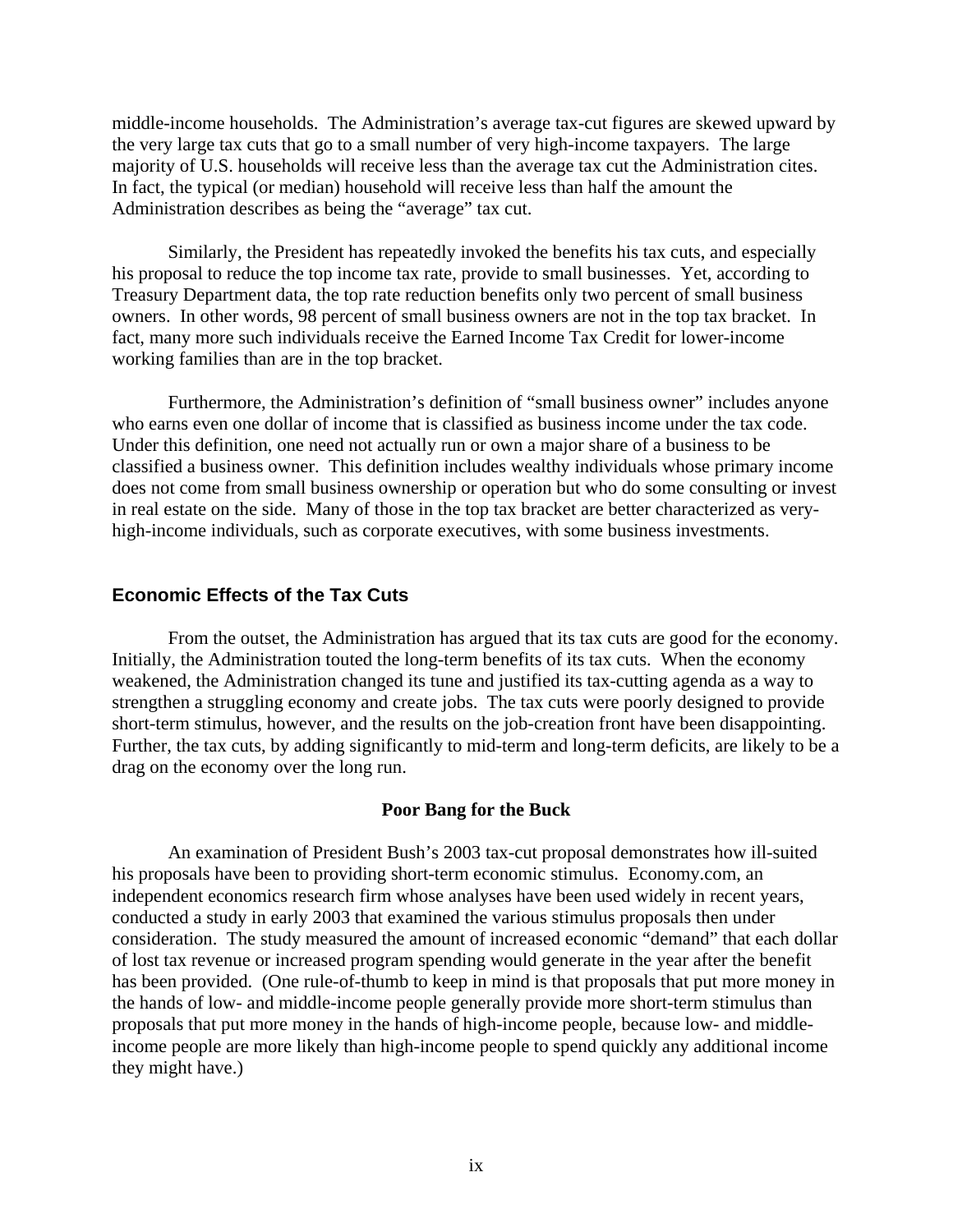The Economy.com assessments indicate that only 19 percent of the President's proposed 2003 stimulus package consisted of high "bang-for-the-buck" proposals — proposals that would yield more than one dollar of added short-term demand for each dollar of revenue loss. More than half of the Administration's package consisted of its proposal to eliminate the taxation of corporate dividends. Economy.com estimated that proposal would generate less than a dime of short-term stimulus for each dollar of revenue lost.

 Moreover, the tax cuts the Administration proposed in 2003 would have been spread out over ten years. For purposes of helping the economy in the short run, only tax cuts that take effect when the economy is weak are important. A mere 5.5 percent of the Administration's proposed stimulus tax-cut package would have occurred in fiscal 2003 (that is, by the end of September 2003). Another 15.7 percent would have occurred in fiscal 2004. In combination, only about one-fifth of the proposed tax cuts would have been in effect by October 2004.

With only a small minority of the tax-cut proposals consisting of high "bang-for-thebuck" proposals and only a small percentage of the tax cuts taking effect by the end of fiscal 2004, the President's 2003 stimulus proposal can fairly be characterized as highly inefficient at providing short-term stimulus. Only four percent of the President's 2003 package consisted of high "bang-for-the-buck" tax cuts that would have been in effect by October 2004.<sup>5</sup>

The stimulus bill actually enacted in 2003 was modestly more efficient at providing short-term stimulus to the economy than the President's original proposal, primarily because it included state fiscal relief. Even so, just 8 percent to 14 percent of the cost of stimulus legislation enacted in 2003 consisted of high "bang-forthe-buck" short-term stimulus proposals.

 $\overline{a}$ 

| Table 5<br>President's 2003 Stimulus Proposal |     |  |  |  |
|-----------------------------------------------|-----|--|--|--|
| Percent of proposed tax-cuts that:            |     |  |  |  |
| Have high "bang for the buck"                 | 19% |  |  |  |
| Affect economy in the short run               | 21% |  |  |  |
| Are effective stimulus                        | 4%  |  |  |  |
|                                               |     |  |  |  |

These data provide credence to a statement issued in February 2003 and signed by 10 Nobel Price-winning economists and 450 other economists, which stated in part: "Regardless of how one views the specifics of the [2003] Bush [tax cut] plan, there is wide agreement that its purpose is a permanent change in the tax structure and not the creation of jobs and growth in the near-term."

## **Job Creation**

A principal Administration justification for its tax cuts, particularly over the past year**,** has been their importance for job generation. The tax bills passed by Congress were somewhat

 $<sup>5</sup>$  The President's proposals to accelerate the expansion of the 10 percent tax bracket and the child tax credit increase</sup> were the only two provisions whose "bang for the buck" exceeded \$1, according to Economy.com. According to Joint Committee on Taxation estimates, these two provisions reduced taxes by \$29.4 billion in fiscal years 2003 and 2004, or four percent of the \$725.8 billion overall cost of the President's stimulus proposal through 2013.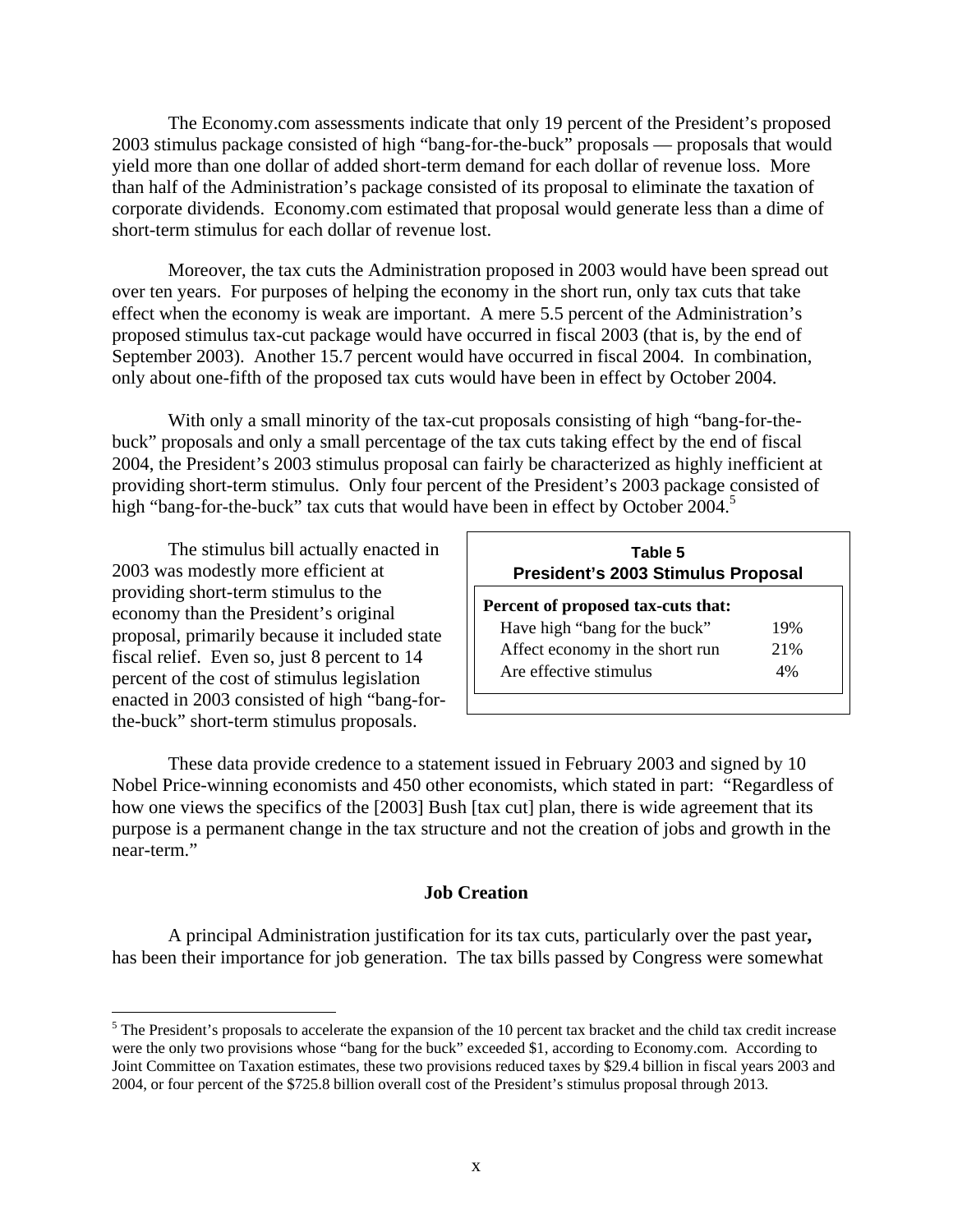less inefficient at stimulating the economy than the President's original proposals. Even so, the results in this area have been poor.

- The Administration's February 2004 *Economic Report of the President* itself noted that: "The performance of employment in this recovery has lagged that in the typical recovery and even that in the 'jobless recovery' of 1990-1991."
- Employment remains substantially below its level at the start of the downturn, an unparalleled development this far into a post-World War II recovery. (Substantial job growth typically occurs by this point.) As of March 2004, there were still two million fewer jobs than when employment last peaked in March 2001.

For three years, the Administration has been claiming its tax cuts would boost employment. But for three years, actual job growth has fallen far short of Administration expectations. For example, since the summer of 2003, the Economic Policy Institute has been comparing actual job growth to the amount of job growth the Administration predicted would occur with the passage of the 2003 tax-cut bill. The Administration predicted that with the passage of the taxcut measure, 5.5 million jobs would be created in the 18 months from June 2003 through December 2004. In the first nine months of this 18-month period, a

 $\overline{a}$ 



relatively modest 689,000 jobs were created, just 13 percent of the Administration's projection.

 President Bush and his Administration have highlighted a different labor market statistic — the relatively low unemployment rate of 5.7 percent (in March 2004). This level, however, is misleading. It does not reflect significant job growth and labor market strength; instead, it reflects an unusual decline in the number of people looking for a job. This decline is a sign of labor-market weakness, as it presumably indicates that people are dropping out of the labor force because they do not believe job prospects are promising. If labor force participation had been the same in March 2004 as in March 2001, when the downturn began, the unemployment rate in March 2004 would have equaled about 7.4 percent, rather than 5.7 percent.<sup>6</sup>

 Job growth during this recovery might have lagged behind that of previous recoveries even if the recent economic policies had been better designed. Nonetheless, the exceptionally poor job growth of recent years suggests the Administration's tax cuts have largely failed to

 $6$  The 7.4 percent calculation assumes that the increased number of job seekers would not have affected the number of jobs.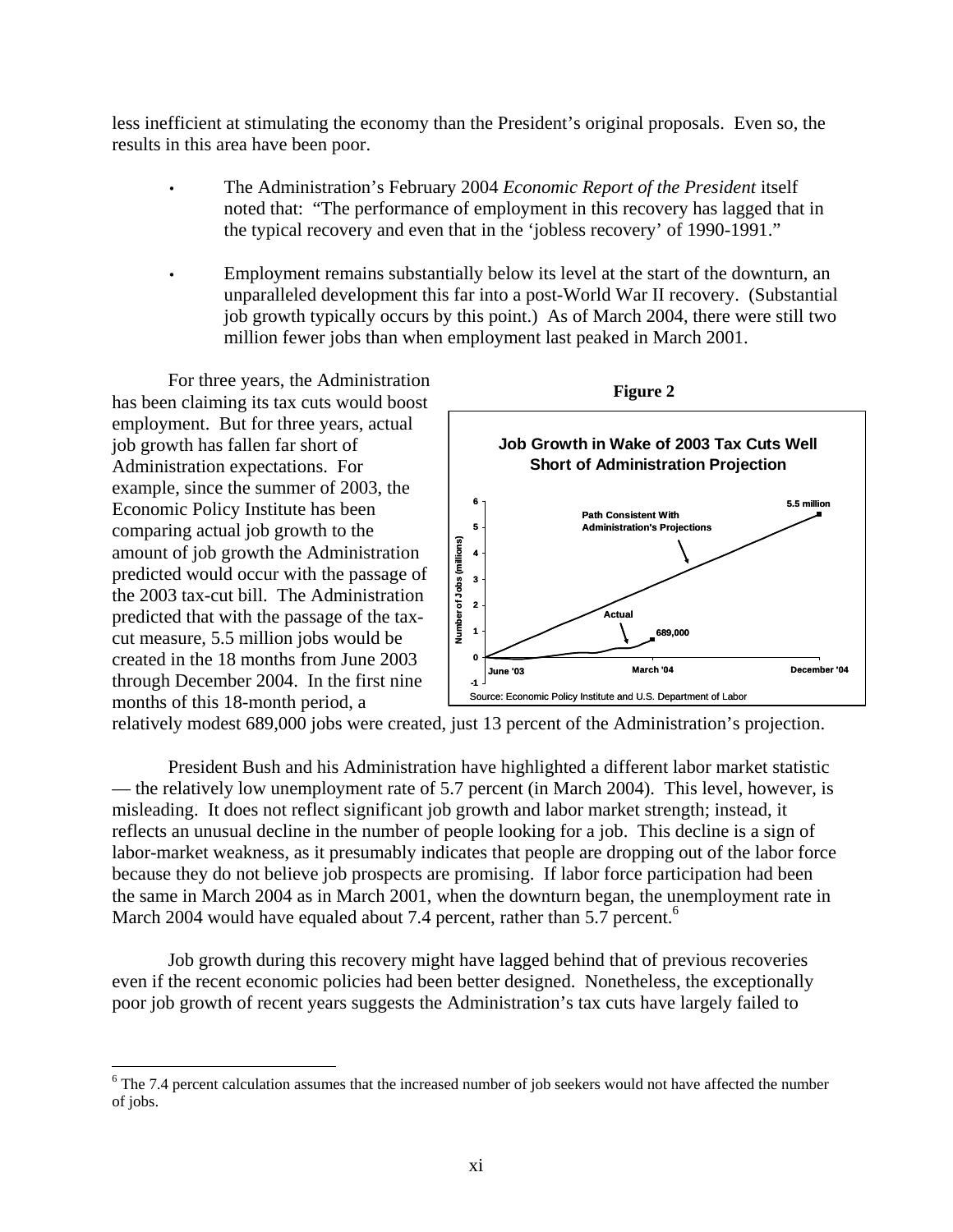accomplish one of its stated policy goals. The inefficiency of the tax cuts when it came to providing short-term stimulus makes this failure less surprising.

## **GDP Growth**

 Despite the 2001, 2002, and 2003 tax cuts, overall economic growth has been below par. The economy hit its low point during the last quarter of 2001. So far during the recovery period, the economy has grown at an average annual rate of 3.6 percent, after adjusting for inflation. This growth rate compares unfavorably with the growth rate in seven of the eight previous recoveries since the end of World War II.

 This recession was "shallow" so perhaps one might expect the rebound to be less steep. To account for this, growth can be assessed from the point when the economy last peaked until now; this measure takes into account that the decline in the economy was not as great in this downturn as in some other downturns. Even by this measure, the current recovery rates poorly. The amount of economic growth over the period since the pre-recession peak lags behind the average amount of growth achieved at the comparable stage of other post-World War II recoveries.

## **Undermining Future Growth**

Over time, the tax cuts will become even less effective at generating economic growth. In the medium term, the tax cuts are likely to have little effect on the size of the economy, despite costing hundreds of billions of dollars each year. Studies by both the CBO and the Joint Committee on Taxation (both run by Republican appointees) have found that over the next ten years, the effects of the tax cuts on growth are likely to be small and could be either mildly negative or mildly positive.

In the long-term, the tax cuts would have more pernicious effects on economic growth. Large, persistent deficits can gradually eat away at the nation's economic foundation. The higher deficits to which the tax cuts significantly contribute will reduce national saving and thus over time result in less domestic investment (and more borrowing from overseas). The reduction in domestic investment and increased borrowing from abroad associated with budget deficits lowers the nation's future standard of living from what it would otherwise have been. As the International Monetary Fund concluded in a January 2004 report:

"U.S. government finances have experienced a remarkable turnaround in recent years. Within only a few years, hard-won gains of the previous decade have been lost and, instead of budget surpluses, deficits are again projected as far as the eye can see."

"…the recent emphasis on cutting taxes, boosting defense and security outlays, and spurring an economic recovery may come at the eventual cost of upward pressure on interest rates, a crowding out of private investment, and an erosion of longer-term U.S. productivity growth."